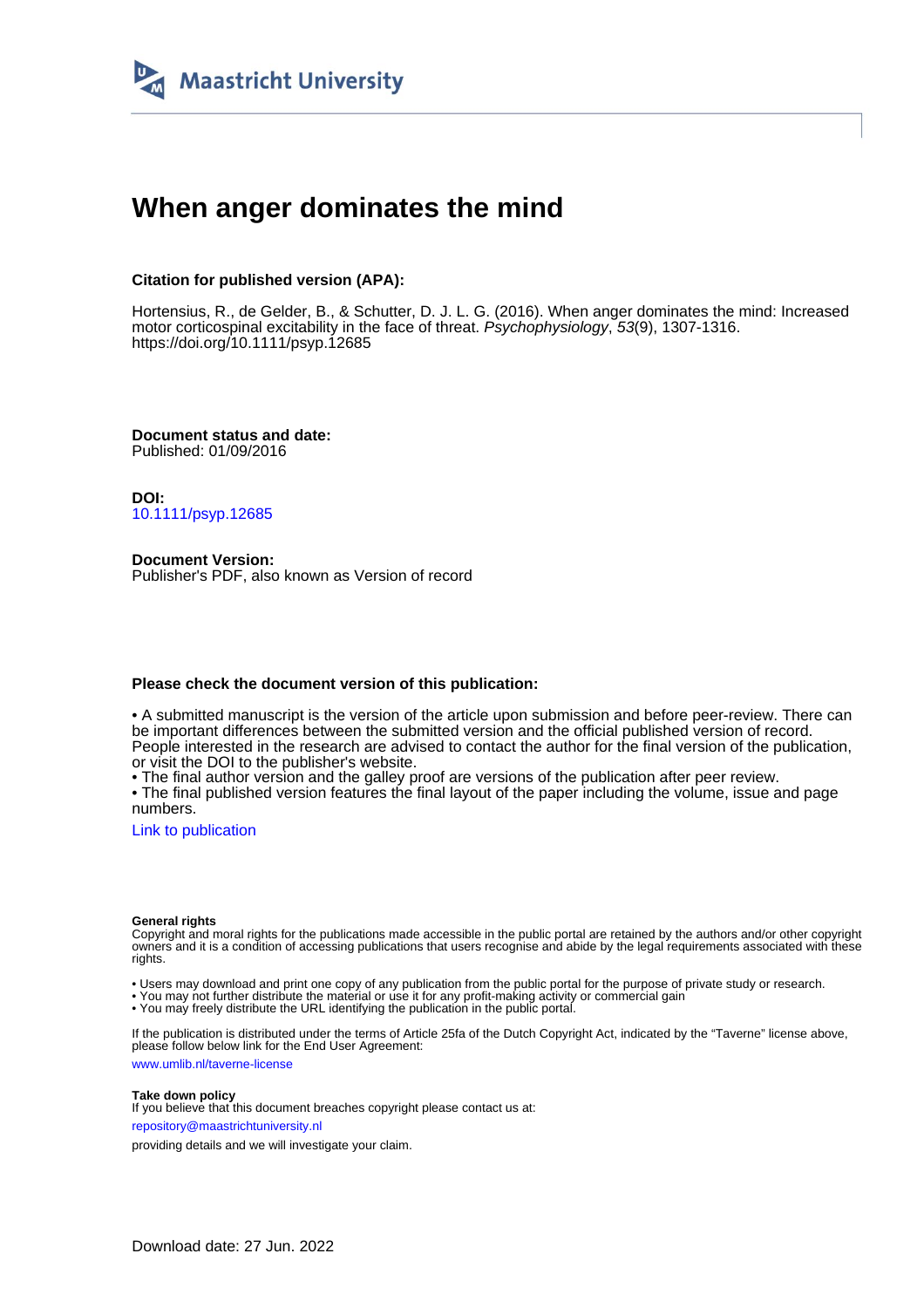# When anger dominates the mind: Increased motor corticospinal excitability in the face of threat

## RUUD HORTENSIUS, a,b,c BEATRICE DE GELDER, a,c AND DENNIS J. L. G. SCHUTTER<sup>d</sup>

a Brain and Emotion Laboratory, Department of Cognitive Neuroscience, Faculty of Psychology and Neuroscience, Maastricht University, The **Netherlands** 

<sup>b</sup>Cognitive and Affective Neuroscience Laboratory, Department of Medical and Clinical Psychology, Tilburg School of Social and Behavioral Sciences, Tilburg University, Tilburg, The Netherlands

c Department of Psychiatry and Mental Health, Faculty of Health Sciences, University of Cape Town, Cape Town, South Africa

d Donders Institute of Brain, Cognition and Behaviour, Radboud University Nijmegen, Nijmegen, The Netherlands

## Abstract

Threat demands fast and adaptive reactions that are manifested at the physiological, behavioral, and phenomenological level and are responsive to the direction of threat and its severity for the individual. Here, we investigated the effects of threat directed toward or away from the observer on motor corticospinal excitability and explicit recognition. Sixteen healthy right-handed volunteers completed a transcranial magnetic stimulation (TMS) task and a separate three-alternative forced-choice emotion recognition task. Single-pulse TMS to the left primary motor cortex was applied to measure motor evoked potentials from the right abductor pollicis brevis in response to dynamic angry, fearful, and neutral bodily expressions with blurred faces directed toward or away from the observer. Results showed that motor corticospinal excitability increased independent of direction of anger compared with fear and neutral. In contrast, anger was better recognized when directed toward the observer compared with when directed away from the observer, while the opposite pattern was found for fear. The present results provide evidence for the differential effects of threat direction on explicit recognition and motor corticospinal excitability. In the face of threat, motor corticospinal excitability increases independently of the direction of anger, indicative of the importance of more automatic reactions to threat.

Descriptors: Threat, Anger, Fear, Bodily expressions, TMS, Motor corticospinal excitability

"Evolution created several coherently operating neural systems that help orchestrate and coordinate perceptual, behavioral, and physiological changes that promote survival in the face of danger" (Panksepp, 1998, p. 206).

In the human brain, both subcortical and cortical areas underlie defensive mechanisms when confronted with threat (de Gelder,

Snyder, Greve, Gerard, & Hadjikhani, 2004; Mobbs et al., 2007; Panksepp, 1998; Pichon, de Gelder, & Grèzes, 2012). Adaptive reactions to threat depend on a balance between these areas (e.g., van Honk, Harmon-Jones, Morgan, & Schutter, 2010). Emotional reactions to threat, including anger and fear, are influenced by several factors, such as personality and cognitive appraisal (Dill, Anderson, Anderson, & Deuser, 1997; Hall & Davidson, 1996; Wilkowski, Robinson, Gordon, & Troop-Gordon, 2007). Furthermore, threatening signals are decoded and interpreted within a contextual setting (Kret & de Gelder, 2010; Righart & de Gelder, 2008a, 2008b; Sinke, Van den Stock, Goebel, & de Gelder, 2012; Van den Stock, Vandenbulcke, Sinke, & de Gelder, 2014).

Previous research mainly looked at the processing of threat signals without taking into account the observers' perspective. However, investigating threat signals independent of whether the threat is directed toward or away from the observer may introduce ambiguity of the threatening stimulus. For example, the fearful face may be interpreted in at least two ways, namely, as a consequence of a threat in the environment or as a consequence of an action of the observer. One way to take into account the perspective of the observer is the use of gaze direction (Hadjikhani, Hoge, Snyder, & de Gelder, 2008; Langton, Watt, & Bruce, 2000; N'Diaye, Sander, & Vuilleumier, 2009).

RH and BdG were partly funded by the project TANGO. The project TANGO acknowledges the financial support of the Future and Emerging Technologies (FET) programme within the Seventh Framework Programme for Research of the European Commission, under FET-Open grant number 249858. BdG also received funding from the European Research Council under the European Union's Seventh Framework Programme (FP7/2007-2013)/ERC grant agreement number 295673. DS was supported by an Innovational Research grant (452-07-012) of the Netherlands Organisation for Scientific Research (NWO). We thank J. Will for assistance in data collection.

Address correspondence to: Beatrice de Gelder, Department of Cognitive Neuroscience, Faculty of Psychology and Neuroscience, Maastricht University, Oxfordlaan 55, 6229 ER Maastricht, The Netherlands. E-mail: b.degelder@maastrichtuniversity.nl or Dennis Schutter, e-mail: d.schutter@donders.ru.nl

This is an open access article under the terms of the [Creative Commons](http://creativecommons.org/licenses/by/4.0/) [Attribution](http://creativecommons.org/licenses/by/4.0/) License, which permits use, distribution and reproduction in any medium, provided the original work is properly cited.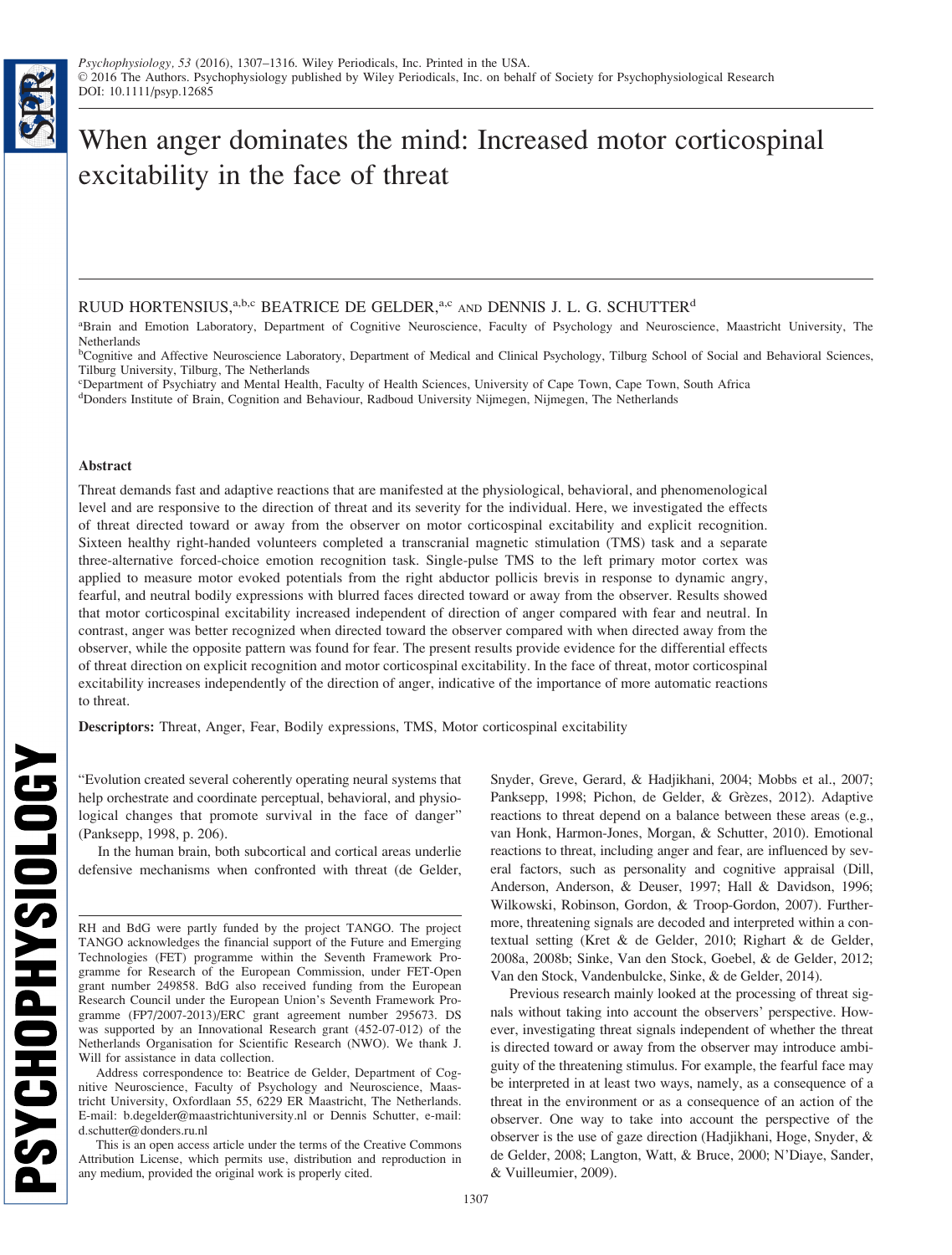For faces expressing threat, gaze disentangles the relevance with respect to the observer. A fearful facial expression with averted gaze signals a possible imminent threat in the environment, similar to an angry facial expression with direct gaze that signals direct threat to the observer. In agreement, angry faces with direct gaze and fearful faces with averted gaze are recognized faster (Adams & Kleck, 2003), rated as more intense (Adams & Kleck, 2005; see also Hess, Adams, & Kleck, 2007; N'Diaye et al., 2009; Sander, Grandjean, Kaiser, Wehrle, & Scherer, 2007), and promote fast reactions to facial expressions (Soussignan et al., 2013). An fMRI study found increased activation to fearful facial expressions with averted compared to direct gaze, not only in brain areas important for stimulus detection, but also in action preparation (premotor and motor areas; Hadjikhani et al., 2008). Comparable results have been found when manipulating the relevance of angry bodily expressions (Grèzes, Adenis, Pouga, & Armony, 2013; Grèzes, Philip et al., 2013). Similar to a dynamic dual route perspective of affective perception (de Gelder, Hortensius, & Tamietto, 2012), Grèzes and colleagues showed that a first network consisting of the premotor area, inferior frontal gyrus, amygdala, and temporal pole is not necessarily modulated by personal relevance, but is particularly important for rapid detection and responses to threat (Grèzes, Adenis et al., 2013). The second network, consisting of the somatosensory cortices and the ventromedial prefrontal cortex, does depend on personal relevance and is suggested to code for somatic consequences of the emotional state in the observer and response selection. As the direction to and distance from the observer are important for emotional memory and the behavioral consequences (i.e., fight, flight, or freeze) of the perceived threat (Ahs, Dunsmoor, Zielinski, & LaBar, 2015; Blanchard & Blanchard, 1989), we aimed to extend previous findings by using the direction of the action as communicated by movement to investigate the effect of threat directed toward or away from the observer, on the level of physiology and explicit threat recognition.

To directly quantify the effect on motor corticospinal excitability levels when an individual is confronted with threat, we used single-pulse transcranial magnetic stimulation (TMS). When applied to the primary motor cortex (M1), motor neurons can be excited by delivering a strong, brief magnetic pulse to the scalp, leading to a motor evoked potential (MEP) that indexes motor corticospinal excitability (Hallett, 2000). Early findings by Fadiga, Fogassi, Pavesi, and Rizzolatti (1995) showing that action observation increased motor corticospinal excitability were extended by a later study showing effects of self-induced happiness and sadness on motor corticospinal excitability levels (Tormos, Cañete, Tarazona, Catalá, & Pascual-Leone, 1997). Indeed, motor corticospinal excitability levels have successfully served as a proxy for emotionrelated action mechanisms in a variety of studies (Avenanti, Bueti, Galati, & Aglioti, 2005; Baumgartner, Willi, & Jäncke., 2007; Borgomaneri, Gazzola, & Avenanti, 2012; Coelho, Lipp, Marinovic, Wallis, & Riek, 2010; Coombes et al., 2009; Enticott et al., 2012; Giovannelli et al., 2013; Hajcak et al., 2007; Overeem, Reijntjes, Huyser, Lammers, & van Dijk, 2004; Schutter, Hofman, & van Honk, 2008; van Loon et al., 2010). Furthermore, Schutter et al. (2008) showed that fearful facial expressions selectively increase motor corticospinal excitability, suggesting increased action preparedness when confronted with threat (Hajcak et al., 2007).

In the present study, we used single-pulse TMS to study the physiological consequence of threat directed toward or away from the observer. We showed participants dynamic video clips of social threat, with fear and anger as threat signals, and measured motor corticospinal excitability levels and explicit recognition. The goal of our study was to address the question of whether motor corticospinal excitability levels and explicit recognition were directly related to the direction of threat. We anticipated that anger directed toward the observer and fear directed away from the observer is better recognized than anger directed away from the observer and fear directed toward the observer. The central question was whether a similar effect is observed for motor corticospinal excitability levels. We expected that motor corticospinal excitability levels in response to threat are independent of the direction. That is, motor corticospinal excitability levels increase regardless of whether anger is directed toward the observer or away from the observer. A similar modulation of motor corticospinal excitability levels independent of direction would be expected for fearful expressions.

#### Method

### Participants

Participants were recruited by advertisements around the Utrecht University campus and by means of word of mouth. While we did not conduct a formal power analysis, we decided to test at least 16 participants based on previous studies that used single-pulse TMS to investigate emotion processing. For these studies, the mean number of participants reported is 15.08 with a standard deviation of 4.83, with a minimum of seven participants and a maximum of 24 participants, well suited to find medium to large effect sizes (Avenanti et al., 2005; Avenanti, Minio-Paluello, Bufalari, & Aglioti, 2006, 2009; Avenanti, Minio-Paluello, Sforza, & Aglioti, 2009; Baumgartner et al., 2007; Borgomaneri et al., 2012; Borgomaneri, Gazzola, & Avenanti, 2014, 2015; Borgomaneri, Vitale, & Avenanti, 2015; Borgomaneri, Vitale, Gazzola, & Avenanti, 2015; Coelho et al., 2010; Coombes et al., 2009; Enticott et al., 2012; Fadiga et al., 1995; Giovannelli et al., 2013; Hajcak et al., 2007; Overeem et al., 2004; Schutter et al., 2008; van Loon et al., 2010). Eighteen healthy right-handed volunteers (14 women, four men), aged between 18 and 24 years, participated in exchange for course credits or payment. Participants had normal or corrected-to-normal vision, no contraindications for noninvasive brain stimulation (Keel, Smith, & Wassermann, 2001), or history of psychiatric or neurological disease. None of the participants were regular smokers or were on medications, except for women using oral contraceptives  $(n = 10)$ . All participants received written and oral information prior to the study, but remained naïve about the aim of the study, and provided written informed consent. Stimulation parameters were in agreement with the International Federation of Clinical Neurophysiology safety guidelines (Rossi, Hallett, Rossini, Pascual-Leone, Safety of TMS Consensus Group, 2009), and the study was approved by the medical ethics committee of University Medical Center Utrecht and Utrecht University, Utrecht, The Netherlands and carried out in accordance with the standards set by the Declaration of Helsinki.

## Stimuli

Dynamic emotional expressions directed toward or away from the observer were recorded as part of the creation of a larger stimulus database containing facial and bodily expressions (see Kret, Pichon, Grèzes, & de Gelder, 2011). In order to achieve natural expressions of emotions during the recording, actors read short emotion-inducing stories, were shown pictures of emotional scenes, and were coached throughout the recordings. Eight male actors expressed anger or fear toward or away from the observer by means of a forward or backward jump. Thus, we were able to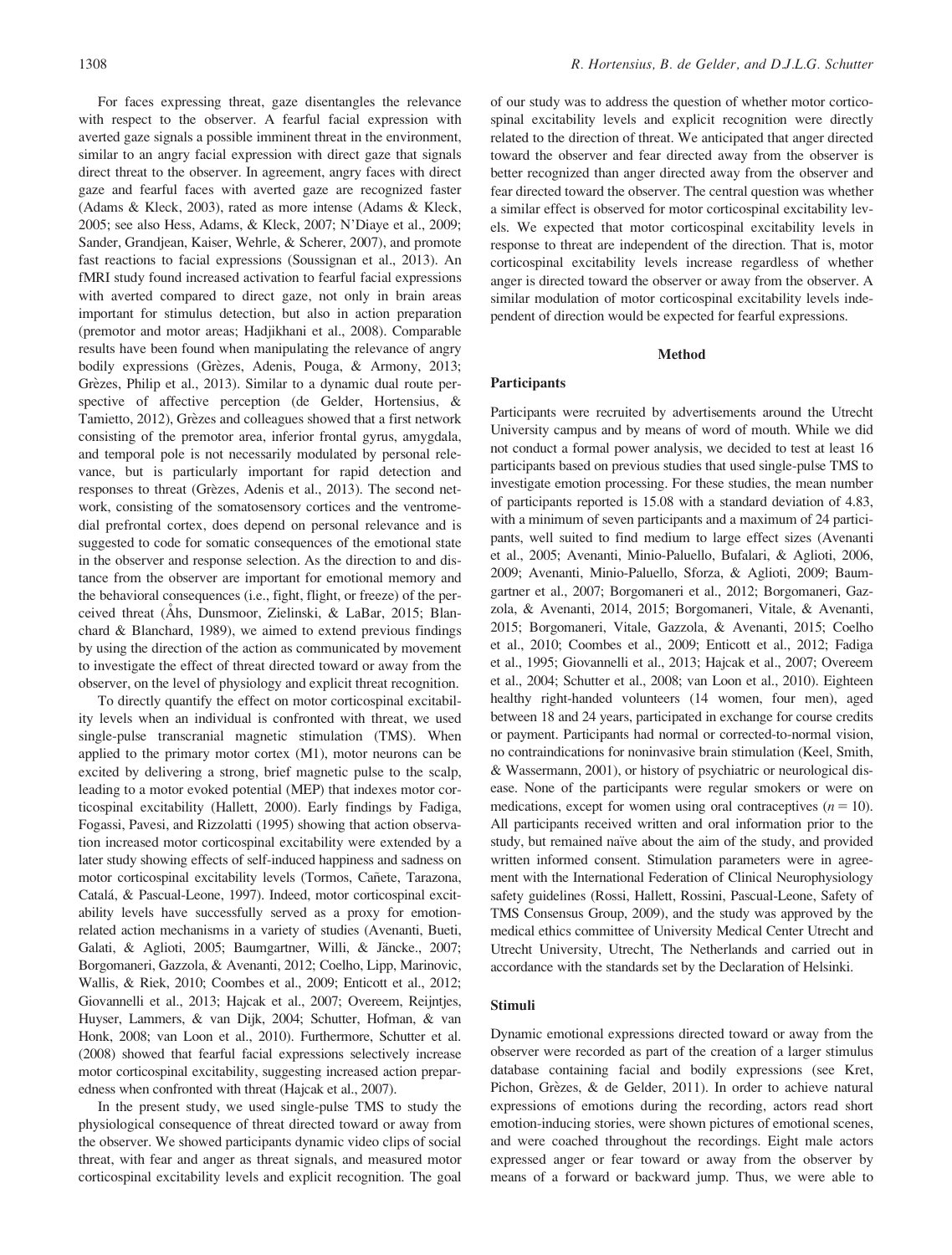

Figure 1. Example frames of the stimuli used.

create congruent and incongruent expressions of the emotion. In the congruent condition, anger is expressed toward the observer (forward jump), while fear is expressed away from the observer (backward jump). In the incongruent condition, anger is expressed away from the observer, and fear is expressed toward the observer. It is important to note that the perspective of the observer defines the direction of threat. Thus, the angry or fearful individual was moving toward, or away from, the observer by means of a jump. Threat was always directed at the observer as the actor had direct gaze and a frontal body orientation. Only the direction of the jump differed between the threat directed toward and away from the observer, as all other aspects were held constant. To allow for control of movement, a neutral expression was also included. For each actor and emotion, two different versions were recorded. Actors were dressed in black and filmed against a green background in a recording studio under controlled and standardized lighting conditions. Video clips (2-s) were edited using Adobe After Effects CS5 (Adobe Systems Inc., San Jose, CA). Faces were masked with Gaussian mask in order to focus on information communicated by the body. Duration of the clip was reduced to 300 ms since previous studies found an increase in motor corticospinal tract excitability 300 ms after stimulus onset (Oliveri et al., 2003; Schutter et al., 2008). Figure 1 and the online supporting information video show examples of the stimuli used.

## Transcranial Magnetic Stimulation and Motor Evoked Potentials

A biphasic Neopulse magnetic brain stimulator (maximum output 4160 A peak/1750 VAC peak) with a modified 8-shaped iron core

coil (Neopulse, Atlanta, GA) was used for stimulation over the left M1.

Motor evoked potentials were recorded with active Ag-AgCl electrodes (11  $\times$  17 mm) using an ActiveTwo system (BioSemi, Amsterdam, The Netherlands) from the right abductor pollicis brevis (APB) in a belly-tendon montage with the active electrode placed at the muscle belly of the right APB and the reference electrode located at the proximal phalanx of the thumb. The ground electrode was attached to the wrist. Sampling rate was set at 2048 Hz, and the signal was offline high-pass filtered (3 dB cutoff frequency: 20 Hz roll-off: 24 dB/octave). MEP from the APB to single-pulse TMS is a robust and reliable proxy for motor corticospinal excitability (Baumgartner et al., 2007; Borgomaneri et al., 2012; Borgomaneri, Gazzola, & Avenanti, 2014; Hajcak et al., 2007; Schutter et al., 2008), with distinct thumb contractions and lower motor thresholds and steeper MEP recruitment compared to other muscles (Hajcak et al., 2007).

#### Procedure

After explanation of the procedure by the experimenter, the participants provided written informed consent and answered several standard questions on present physical and mental well-being (including hours of sleep and caffeine and alcohol intake in the last 24 h, and current emotional state) as an additional check for exclusion criteria. Next, participants were seated in a comfortable dentist chair with their arms placed on the upper legs with the palm of the hand facing upward. Electromyogram (EMG) electrodes were attached, and the resting motor threshold of the left hemisphere was assessed (mean  $\pm SD$  percentage of maximum output: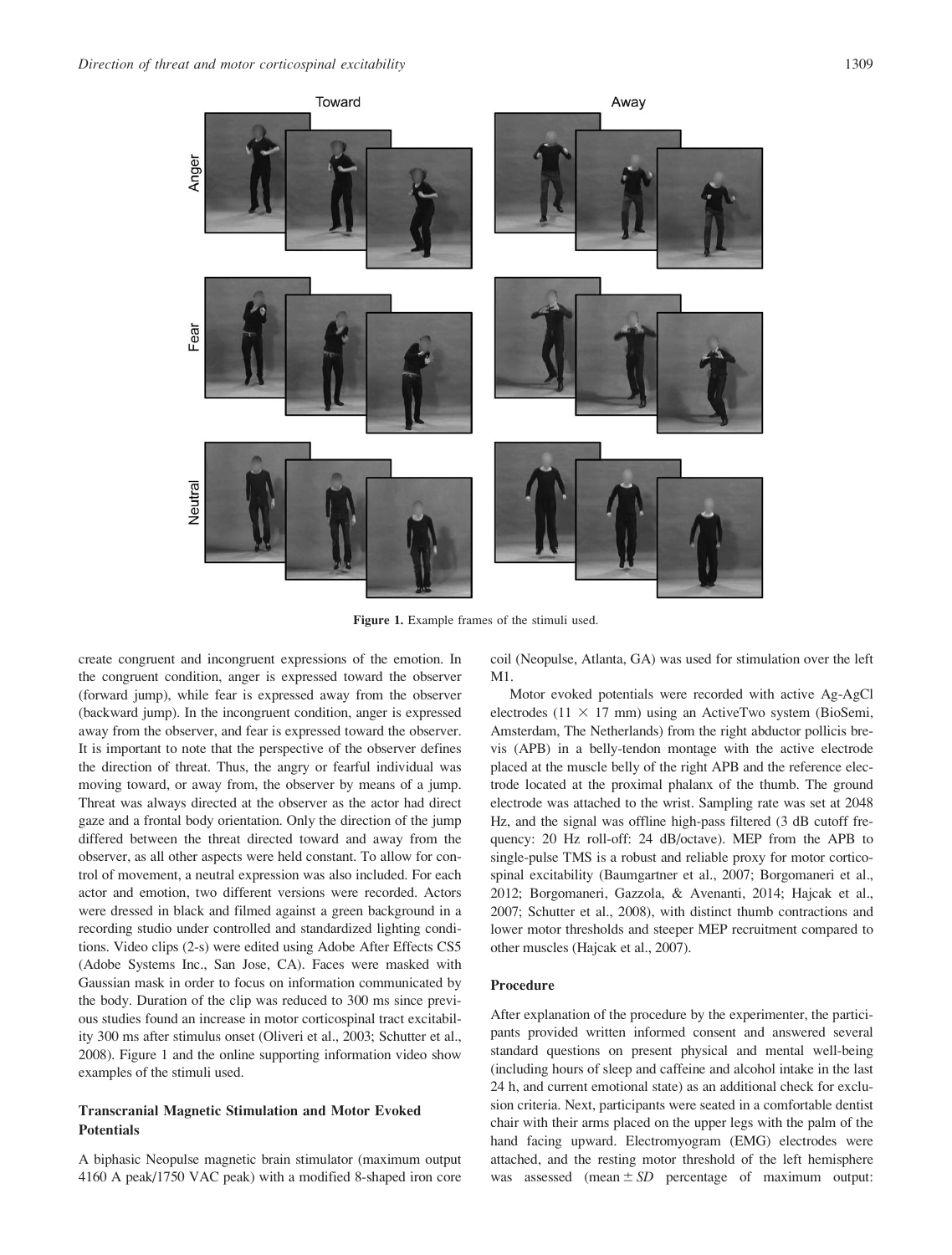

Figure 2. Transcranial magnetic stimulation (TMS) task.

 $49.21 \pm 7.04\%$ , using the standardized visual thumb movement procedure (Schutter & van Honk, 2006). A passive viewing task was used, and participants were instructed to relax their body, not focus on their hands, and fixate on the fixation cross shown continuously during the task. Single-pulse TMS over left M1 at an intensity of 120% motor threshold was applied 300 ms after stimulus onset. After completion of the TMS procedure, participants indicated the emotion (fear, anger, or neutral) of the presented stimulus in a separate three-alternative forced-choice task. Stimuli (16 per condition) were presented in random order with a fixation cross (Figure 2; TMS: 4,800–5,200 ms; emotion recognition: 1,000– 1,500 ms) in between. Upon completion, participants were debriefed and received payment.

#### Data Reduction and Analysis

Data of two participants were removed due to noisy EMG signals and excessive muscle artifacts.

MEP was quantified as the peak-to-peak amplitude ( $> 50 \mu$ V) of the maximal EMG response. Every trial was visually inspected and was done blind to the stimulus condition (Avenanti et al., 2005; Coelho et al., 2010; Hajcak et al., 2007; van Loon et al., 2010). Trials containing background EMG two SD from the mean (Borgomaneri et al., 2012; Borgomaneri, Vitale, Gazzola, & Avenanti, 2015) and MEPs  $<$  50  $\mu$ V or outside of the expected time window were removed. Mean  $\pm SD$  of included trials per condition across participants was  $14.07 \pm 2.37$ . The number of trials removed did not differ between conditions ( $ps \geq .59$ ). As the data were significantly nonnormal distributed,  $D(16) = 0.26$ ,  $p = .004$ , and to reduce interindividual variability, MEPs were transformed into z scores based on individual mean and standard deviation (cf. Burle, Bonnet, Vidal, Possamaï, & Hasbroucq, 2002; Fadiga et al., 1995; Giovannelli et al., 2013; van Loon et al., 2010). In addition, mean rectified baseline EMG activity was epoched from 1,010 ms to 10 ms prior to the TMS pulse in order to examine the possible effect of baseline EMG activity on the MEP (Devanne, Lavoie, & Capaday, 1997; Orban de Xivry, Ahmadi-Pajouh, Harran, Salimpour, & Shadmehr, 2013). To check if timing of the TMS pulse (0.19 Hz, mean  $\pm$  SD interval between pulses was  $5,302 \pm 2.03$  ms) influenced motor corticospinal excitability, we contrasted the first and second half of the trials. No significant increase or decrease in MEP amplitude was observed,  $t(15) = .38$ ,  $p = .71$ . Similarly, no effect was found for baseline EMG activity,  $t(15) = .85$ ,  $p = .41$ . For the emotion recognition data, we calculated the recognition accuracy (percentage correct) for each emotion as a function of direction. In addition, for each emotion, an incongruence effect was calculated by subtracting recognition accuracy of expressions directed away from the observer from recognition accuracy of expression directed toward the observer. A positive value indicated better recognition when the emotion is directed toward the observer, whereas a negative value indicated better recognition when the emotion is directed away from the observer.

A repeated measures analysis of variance (ANOVA) with direction (2) and emotion (3) as within-subject factors was performed for both the TMS and emotion recognition data. Paired-sample t tests were performed for post hoc testing. The alpha level of significance was set at 0.05 (two-tailed) throughout.

#### Results

### Motor Corticospinal Excitability

Stimulation was well tolerated by all subjects, and no side effects were reported. No significant main effect of direction was observed,  $F(1,15) = 0.04$ ,  $p = .85$ , whereas a significant main effect was found of emotion  $F(2,30) = 3.99$ ,  $p = .03$ ,  $\eta_p^2 = 0.21$ (Figure 3A). The two-way interaction between direction and emotion was not significant,  $F(2,30) = 0.30$ ,  $p = .74$ . Post hoc tests show that MEP amplitude was increased independent of direction for anger (mean  $\pm$  SEM z-transformed MEP amplitude:  $0.11 \pm 0.05$ ) compared with both fear ( $-0.09 \pm 0.05$ ) and neutral  $(-0.06 \pm 0.04), t(15) = 2.52, p = .02, d = 0.63 \text{ and } t(15) = 2.41,$  $p = .03$ ,  $d = 0.60$ , respectively. No difference was observed between fear and neutral expressions,  $t(15) = 0.36$ ,  $p = .72$ . MEP amplitude differed only from zero for anger,  $t(15) = 2.33$ ,  $p = .03$ ,  $d = 0.58$ , and not for fear or neutral,  $t(15) = -2.04$ ,  $p = .06$  and  $t(15) = -1.49$ ,  $p = .16$ , respectively.

These effects could not be explained by condition-specific effects on baseline EMG activity, since no main effect of direction,  $F(1,15) = 2.30, p = .15,$  emotion,  $F(2,30) = 1.81, p = .19$ , or interaction between direction and emotion was found,  $F(2,30) = 2.22$ ,  $p = .15$ . No significant correlations were found between baseline EMG activity and MEP amplitude within the different conditions,  $ps \geq .22$ . Similar results were obtained after controlling for percentage of trials removed (centered),  $F(2,28) = 5.03$ ,  $p = .01$ ,  $\eta_p^2$  = 0.26, with an increase in MEP amplitude for anger independent of direction compared with both fear,  $p = .008$ , and neutral,  $p = .03$ .

#### Explicit Recognition

A main effect of direction,  $F(1,15) = 34.13$ ,  $p < .001$ ,  $\eta_p^2 = 0.70$ , and emotion,  $F(2,30) = 11.51$ ,  $p = .006$ ,  $\eta_p^2 = 0.34$ , was found. In addition, an interaction between direction and emotion was observed,  $F(2,30) = 127.12$ ,  $p < .001$ ,  $\eta_p^2 = 0.89$  (Figure 3B). Recognition accuracy of angry expressions was higher when directed toward the observer (mean  $\pm$  SEM percentage correct:  $89.84 \pm 1.88\%$  compared with away from the observer  $(38.67 \pm 4.16\%)$ ,  $t(15) = 11.56$ ,  $p < .001$ ,  $d = 2.89$ . The same pattern was observed for neutral expressions (toward:  $87.50 \pm 5.71\%$ , and away:  $78.91 \pm 6.09\%$ ,  $t(15) = 3.67$ ,  $p = .002$ ,  $d = 0.92$ , whereas the opposite was found for fearful expressions (toward: 70.31  $\pm$  3.20%, and away: 94.53  $\pm$  1.12%),  $t(15) = 7.77$ ,  $p < .001$ ,  $d = 1.94$ . The incongruence effect was most profound for angry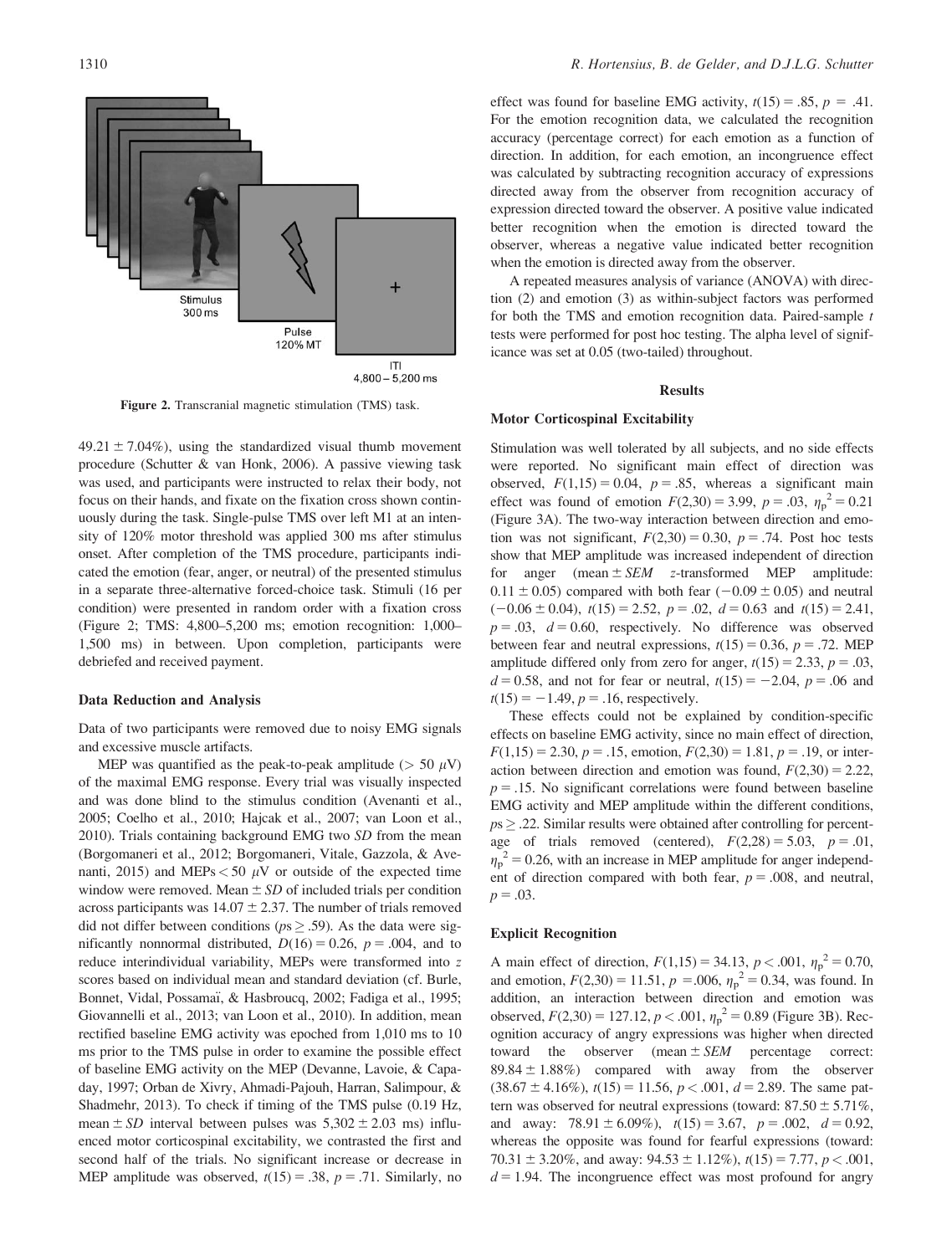## A - Motor corticospinal excitability











Figure 3. The effect of direction of threat on motor corticospinal excitability levels and explicit recognition accuracy. MEP amplitude did increase for anger independent of direction (A). Recognition accuracy was higher for angry expressions directed toward the observer and fear expressions directed away from the observer (B). Inset shows the incongruence effect. Anger directed away was confused with fear, while no clear confusion was observed for fear directed toward the observer (C).

expressions (mean  $\pm$  SEM toward–away difference: 51.17  $\pm$  4.43) compared with fearful  $(24.22 \pm 3.12;$  reversed),  $t(15) = 4.83$ ,  $p < .001$ ,  $d = 1.21$ , and neutral expressions  $(8.59 \pm 2.34)$ ,  $t(15) = 9.04, p < .001, d = 2.26$ . The incongruence effect for fearful expression was significantly higher compared with neutral expressions,  $t(15) = 4.39$ ,  $p = .001$ ,  $d = 1.10$ .

Assessment of response patterns in the incongruent conditions showed that, when directed away from the observer, anger (mean  $\pm$  SEM percentage of answers: 38.67  $\pm$  4.16%) was more likely to be confused with fear  $(41.02 \pm 4.60\%)$  than with neutral  $(20.31 \pm 3.05), t(15) = 3.14, p = .007, d = 0.78$  (Figure 3C). No confusion was observed for fear directed toward the observer  $(70.31 \pm 3.20\%)$ , with no difference between percentage of anger  $(12.11 \pm 2.77\%)$  and neutral responses  $(17.59 \pm 3.39\%).$  $t(15) = -1.03, p = 0.32.$ 

A generalized linear mixed model with direction and emotion as fixed effects and participant as random effect with a binomial distribution including pairwise contrasts revealed similar results. While no significant main effect of direction was found,  $F(1,90) = 2.98$ ,  $p = .09$ , a significant main effect of emotion,  $F(2,90) = 14.11$ ,  $p < .001$ , as well as a significant interaction between direction and emotion,  $F(2,90) = 74.50$ ,  $p < .001$ , was

observed. Pairwise contrasts showed that angry expressions were recognized better when directed toward the observer compared with away from the observer,  $t(90) = 11.20$ ,  $p < .001$ . Again, the opposite result was found for fearful expressions,  $t(90) = 7.14$ ,  $p < .001$ . Recognition accuracy for fearful expressions away from the observer was higher compared with fearful expressions toward the observer.<sup>1</sup>

To check the dependence of motor corticospinal excitability levels on explicit recognition, we performed two control analyses.

<sup>1.</sup> While we found that neutral expressions directed toward the observer were better recognized compared with neutral expressions directed away from the observer, we do not discuss this finding further. The mean difference  $\pm$  SEM in trials correct for neutral expressions was  $1.38 \pm 0.38$  trials, compared to  $8.19 \pm 0.71$  and  $3.88 \pm 0.5$  for angry and fearful expressions, respectively. That is, on average, participants had  $14 \pm 0.91$  out of 16 trials correct for neutral expressions directed toward the observer, while  $12.63 \pm 0.97$  out of 16 trials correct for neutral expressions directed away from the observer. While this might be a consequence of enhanced processing of signals directed toward the observer, it is a very small effect. In addition, the difference in recognition accuracy between neutral expressions directed toward the observer and away from the observer was not significant in the generalized linear mixed model,  $t(90) = 1.03$ ,  $p = .31$ .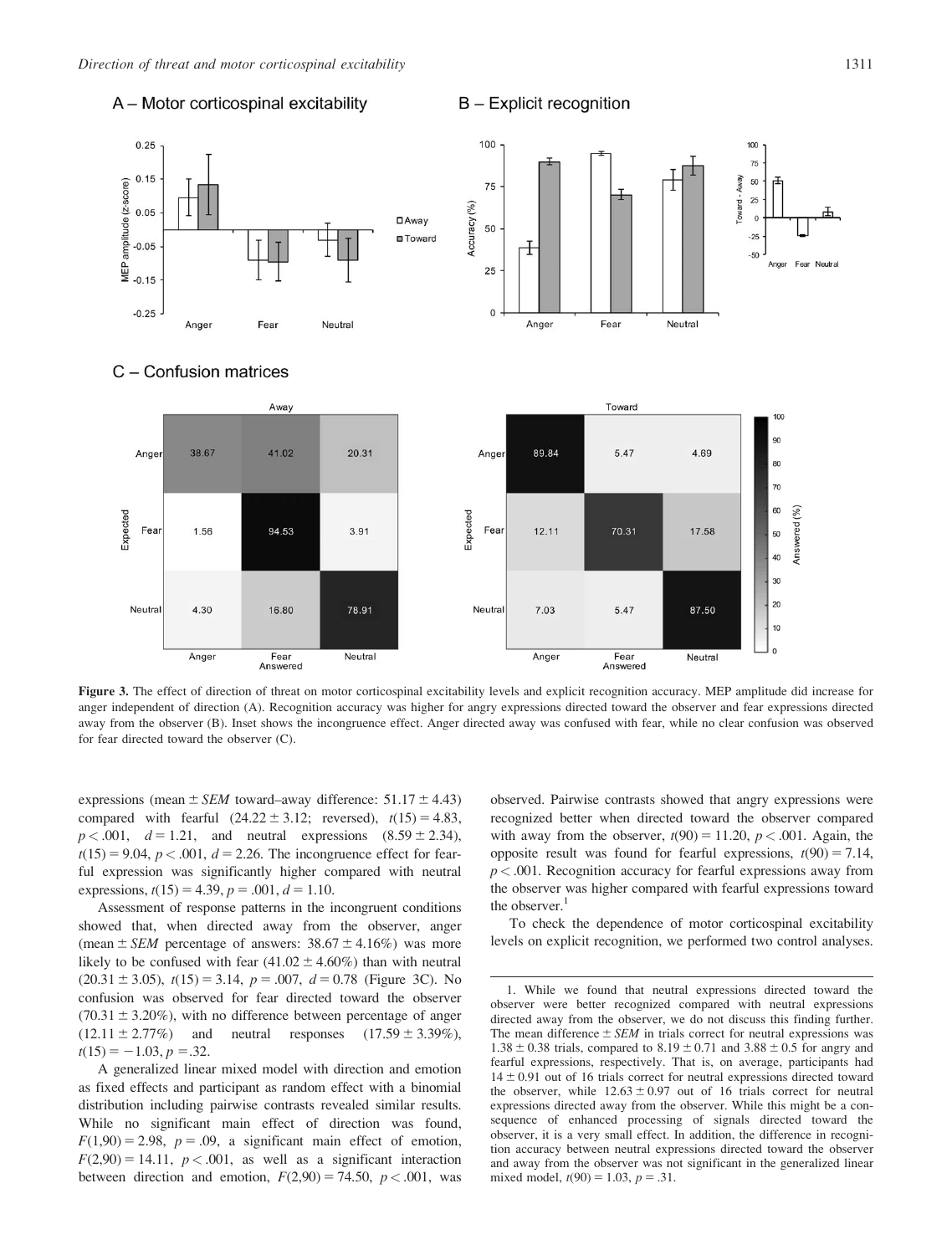First, we tested if recognition accuracy influenced the results. For this analysis, only the TMS trials were analyzed that contained stimuli that were correctly recognized in the explicit recognition task. No main effect of direction,  $F(1,14) = 1.75$ ,  $p = .21$ , emotion,  $F(2,28) = 2.41$ ,  $p = 11$ , or interaction between direction and emotion,  $F(2,28) = 0.11$ ,  $p = .90$ , was found. Second, we used the subjective classification of the expressions in the explicit recognition task to classify the TMS trials. For example, if a participant classified an "angry expressions directed away" as fear, the expression was classified as part of the latter category in the TMS task. Again, no main effect of direction,  $F(1,14) = 0.30$ ,  $p = .60$ , emotion,  $F(2,28) = 2.93$ ,  $p = .07$ , or interaction between direction and emotion,  $F(2,28) = 0.10$ ,  $p = .90$ , was found. One participant was removed from the analysis because the participant consistently classified neutral expression directed away from the observer as fear (69%) or anger (31%).

In a separate behavioral study ( $n = 27$ ), we replicated the effects on explicit recognition. An interaction between direction and emotion was observed,  $F(2,52) = 139.07$ ,  $p < .001$ ,  $\eta_p^2 = 0.84$ , with recognition of angry (toward:  $84.49 \pm 2.17\%$ , away:  $43.06 \pm 3.54\%, t(26) = 11.78, p < .001, d = 2.27)$  and fearful expressions (toward:  $69.91 \pm 2.16\%$ , and away:  $92.36 \pm 1.98\%$ ,  $t(26) = 9.31, p < .001, d = 1.79$ ) showing opposite results. Anger directed away from the observer was more likely to be confused with fear  $(35.19 \pm 3.17\%)$  than with neutral  $(21.76 \pm 2.66\%)$ ,  $t(26) = 2.88$ ,  $p = .008$ ,  $d = 0.56$ . In this sample, fear directed toward the observer was more likely to be confused with neutral  $(20.83 \pm 2.03\%)$  than with anger  $(9.26 \pm 1.81\%)$ ,  $t(26) = 3.64$ , p  $= 0.001$ ,  $d = 0.70$ . Similar results were obtained when using a generalized linear mixed model,  $F(2,156) = 58.93$ ,  $p < .001$ , with pairwise contrasts for anger,  $t(156) = 9.94$ ,  $p < .001$ , and fear,  $t(156) = 8.24, p < .001.$ 

#### Discussion

The goal of the present study was to evaluate the influence of direction of threat from the perspective of the observer using measures of motor corticospinal excitability and explicit recognition. Results showed a dissociation between motor corticospinal excitability and explicit recognition. Interestingly, motor corticospinal excitability levels increased independent of direction of anger. However, explicit recognition results showed an incongruence effect for fearful and angry expressions. Recognition accuracy was higher for anger directed toward the observer compared to anger directed away from the observer, while the opposite pattern was found for fearful expressions.

Our results concur with evolutionary accounts on emotion (Darwin, 1872/2009) and highlight the emotion-action link (Frijda, 1986). The influence of threat can be observed at three interrelated levels in the organism: perception, behavior, and physiology (Panksepp, 1998). Effective threat processing depends on the ability to perceive threat as such, and the consequent physiological changes that eventually would lead to adaptive behavior. Threats in the environment lead to a cascade of reactions in the observer, preparing possible behavioral consequences (Frijda, 2010), such as startle responses (Lang, Bradley, & Cuthbert, 1990), fast facial reactions (Dimberg & Thunberg, 1998), and changes in heart rate (Graham & Clifton, 1966). What mechanism and neural network may underlie these initial reactions?

The dynamic dual-route perspective of affective perception suggests that one route underlies early emotion processing that results in reflexive action, while a cortical-based network underlies con-

scious recognition and voluntary actions (de Gelder et al., 2012). Importantly, a network consisting of the periaqueductal gray, hypothalamus, amygdala, the premotor cortex, and presupplementary motor area mediates behavioral reactions of the individual when confronted with a threatening situation (de Gelder et al., 2004; Grèzes, Adenis, Pouga, & Armony, 2013; Grèzes, Pichon, & de Gelder, 2007; Grosbras & Paus, 2006; Pichon et al., 2012; Pichon, de Gelder, & Grèzes, 2008, 2009). The confrontation with a conspecific displaying anger could directly activate a reflexive mechanism in the observer. Similar to that in monkeys (e.g., Avendaño, Price, & Amaral, 1983) a direct amygdala-motor cortex network has recently been found in humans (Grèzes, Valabrègue, Gholipour, & Chevallier, 2014). This network would allow for relatively direct activation of the motor system without top-down influences in the face of threat. This view is in agreement with the activation of this network independent of relevance of (Grèzes, Adenis, Pouga, & Armony, 2013) and attention to (Pichon et al., 2012) angry bodily expressions.

Preparation for defensive reactions not only needs to be relatively independent of attention and other cognitive processes, but also needs to be early and fast as well. Based on previous research (Oliveri et al., 2003; Schutter et al., 2008), we stimulated the motor cortex 300 ms poststimulus onset and found a selective increase for angry bodily expressions. Interestingly, Borgomaneri, Gazzola, & Avenanti (2014) showed that at 150-ms poststimulus onset, motor corticospinal excitability increased only for stimuli negative in valence, while at 300-ms poststimulus onset, it increased for both stimuli negative and positive in valence (Baumgartner et al., 2007; see also Borgomaneri et al., 2012; Borgomaneri, Vitale et al., 2015; Coombes et al., 2009; Hajcak et al., 2007). In contrast, Schutter and colleagues (2008) found that fearful, but not happy or neutral faces increased motor corticospinal excitability as measured at 300 ms after stimulus onset. So far, the temporal dynamics of the influence of emotional signals on motor corticospinal excitability remain elusive.

The observation that fearful bodily expressions toward or away from the observer did not affect motor corticospinal excitability levels is not necessarily in contradiction with a previous study showing a selective increase for static fearful facial expressions (Schutter et al., 2008). Next to differences in terms of communicative value and immediacy between faces and bodies (de Gelder, 2009), static versus dynamic emotional signals (Grèzes et al., 2007), proximate versus distal threat (Mobbs et al., 2007), and contextual differences in relevance and threat value (Mobbs et al., 2010) could explain the difference in results. In the present study, angry bodily expressions could have had the highest relevance to the participant and the highest threat value compared to fearful and neutral expressions. In the previous study with facial expression by Schutter and colleagues (2008) and in other studies using bodily expressions (Borgomaneri et al., 2012; Borgomaneri, Gazzola, & Avenanti, 2015; Borgomaneri, Vitale, & Avenanti, 2015; Borgomaneri, Vitale et al., 2015), fearful faces and postures had the highest relevance and threat value as compared to happy and neutral faces and postures. In the current study, we found that anger demonstrates the most pronounced effects. To counteract potential and unwanted effects of relevance and threat value, future studies should consider which emotional signals to include and compare, for example, by directly comparing threat signals such as fear and anger (Pichon et al., 2009, 2012). Interestingly, motor corticospinal excitability levels in response to fear were, while not significant, lower compared to angry and neutral signals. A recent study found a reduction in motor corticospinal excitability for fearful compared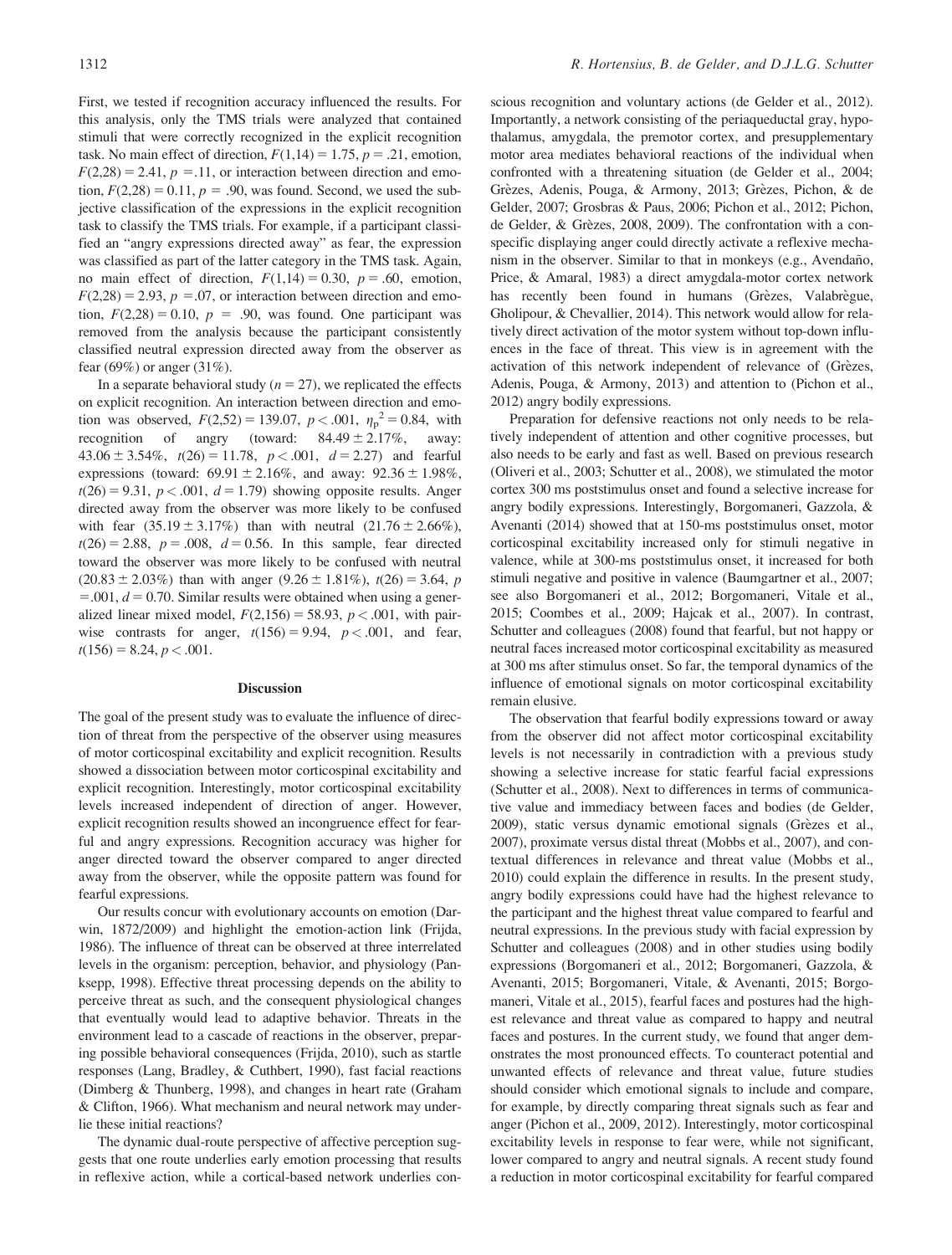to happy and neutral bodily expressions 70–90 ms after stimulus onset (Borgomaneri, Vitale, & Avenanti, 2015). This finding is complemented by another TMS study that reported reduced facilitation of excitability levels within the motor cortex 100–150 ms after the presentation of a fearful bodily expression. While we stimulated 300 ms poststimulus onset, our results might point to an, albeit extended, freezelike process in response to expressions of fear.

An additional question is at what moment in time information of direction, relevance, and other contextual factors are combined. Early contextual effects (115–160 ms poststimulus onset) on the processing of emotion signals have been reported (Meeren, van Heijnsbergen, & de Gelder, 2005; Righart & de Gelder, 2008a). Interestingly, a combined EEG and fMRI study showed that, while processing in the amygdala of emotional content was independent of gaze and gesture, these factors are integrated at the level of the premotor cortex already 200 ms after stimulus onset (Conty, Dezecache, Hugueville, & Grèzes, 2012). In contrast, our results show that direction of anger is not affecting motor corticospinal excitability when stimulating at 300 ms poststimulus onset. In fact, the dynamic dual-route model can explain this difference. Angry bodily expressions trigger activation of the first network, which is independent of direction, and result in activation of preparatory processes. It is important to note that these two networks do not necessarily have to be exclusive in terms of brain regions. The crucial distinction is that in one network contextual information is taken into account, while in the other network it is not. The present findings of increased motor corticospinal excitability, even if the angry person is jumping away from the observer, might also reflect aberrant activation of preparatory responses. It is possible that topdown influences might counteract this initial process. These questions warrant further testing by probing the primary motor cortex at different time points.

The pattern of results found for explicit emotion recognition suggests that activation in the second network could underlie these results, as explicit recognition presumably uses different processing resources than the reactive aspect (e.g., de Gelder et al., 2012). Explicit processing may tap into more cognitive-related processes. It takes the form of categorization (e.g., Is it an angry, fearful, or neutral person? How angry is the person?) instead of a binary response (e.g., Threat or no-threat? Is this something that I need to act upon?). In line with previous modulation by relevance (Grèzes, Adenis, Pouga, & Armony, 2013), activation in regions of this network reflects the direction of threat. During explicit recognition and categorization of bodily expressions, direction of movement in reference to the observer is taken into account. The explicit recognition results are in line with a prototypical, but context-dependent, distinction between approach and avoidance tendencies and anger and fear. From the perspective of the individual expressing the behavior, anger can be viewed as a manifestation of approachrelated behaviors, while fear can be viewed as a manifestation of avoidance-related behaviors (Carver & Harmon-Jones, 2009; Harmon-Jones, 2003; Krieglmeyer & Deutsch, 2013; Wilkowski & Meier, 2010). This division might also be apparent at the perceptual level. Participants perceiving the emotional signal might be more inclined to respond with the label *fear* if an emotional movement is directed away from them and the label anger if the emotional movement is directed toward them. Indeed, categorization of angry facial expression is facilitated when accompanied by an approach movement (Adams, Ambady, Macrae, & Kleck, 2006), and approach-related movements are faster for angry facial expressions (Wilkowski & Meier, 2010). Importantly, as suggested by the present experiment, these effects are dependent on context. For exam-

Factors that may mediate the processing of threat in contextual settings are personality and other inter-individual differences. For example, violent offenders are more influenced by an irrelevant angry bodily expression when recognizing happy faces (Kret & de Gelder, 2013). Interestingly, people with a history of exposure to violent crimes compared to people with no history showed increased reaction times to threat directed toward them (Fernandes et al., 2013). Incorporating the perceptual and personality domain, a recent TMS study showed that interhemispheric connectivity was related to an attentional bias to angry facial expressions and to an aggressive personality style (Hofman & Schutter, 2009). As effects of personality on motor corticospinal excitability levels have also been reported (Avenanti, Minio-Paluello, Bufalari, & Aglioti, 2009; Liuzza, Candidi, Sforza, & Aglioti, 2015; Wassermann, Greenberg, Nguyen, & Murphy, 2001), future studies may incorporate measures of aggression- and/or anxiety-related traits in the study of perception and interpretation of threat and the occurrence of defensive and/or aggressive behavior.

An aspect that needs further consideration is the stimuli that were used in the present study. Here, we focused on the direction of threat as communicated directly by the movement of the person toward or away from the observer. We reduced the visibility of facial expressions by blurring the faces of the actors (Borgomaneri, Vitale, & Avenanti, 2015; Borgomaneri, Vitale, Gazzola, & Avenanti, 2015; de Gelder et al., 2004; Hortensius & de Gelder, 2014; Huis In 't Veld & de Gelder, 2015; Kret et al., 2011; Sinke, Sorger, Goebel, & de Gelder, 2010). This was done to maintain the focus of the participant on the main aspect of stimulus and away from facial information extraction, identity recognition, and other nonrelevant processes, Of course, facial and bodily expressions are heavily intertwined. For example, bodily expressions influence emotion and identity recognition and memory of faces (Aviezer et al., 2008; Aviezer, Trope, & Todorov, 2012; Van den Stock & de Gelder, 2012, 2014). The question arises whether similar results would be obtained if facial information were included. Would motor corticospinal excitability levels still increase for anger independent of the direction if the face of the aggressor was visible? How do facial expression and identity recognition influence the perception of bodily expressions? Are some emotions biased toward expression by face or body? Some studies suggest that bodily compared to facial expressions of anger are more relevant and salient to the observer (Hortensius, van Honk, de Gelder, & Terburg, 2014; Zhan, Hortensius, & de Gelder, 2015). It is possible that, if fear is signaled by the face in isolation or together with the body, motor corticospinal excitability levels might increase. Future studies may want to include bodily expressions with faces visible as well as facebody compounds to systemically test its effects on motor corticospinal excitability levels and explicit recognition.

Finally, responses to TMS vary greatly among individuals (Wassermann, 2002). Besides an adequate sample size, several other methodological precautions should be made in order to achieve reliable measurements and subsequent results (Chipchase et al., 2012). First, we recorded a large and sufficient number of MEPs to achieve high within-session reliability (Goldsworthy, Hordacre, & Ridding, 2016). Second, we controlled for prepulse activation of the target muscle (Darling, Wolf, & Butler, 2006; Devanne et al., 1997; Orban de Xivry et al., 2013). Third, besides well-known criteria for contraindication (e.g., neurological and psychiatric disorders), we checked for intra- and interpersonal factors that influence excitability levels, that is, intake of caffeine (Cerqueira, de Mendonça, Minez, Dias, & de Carvalho, 2006),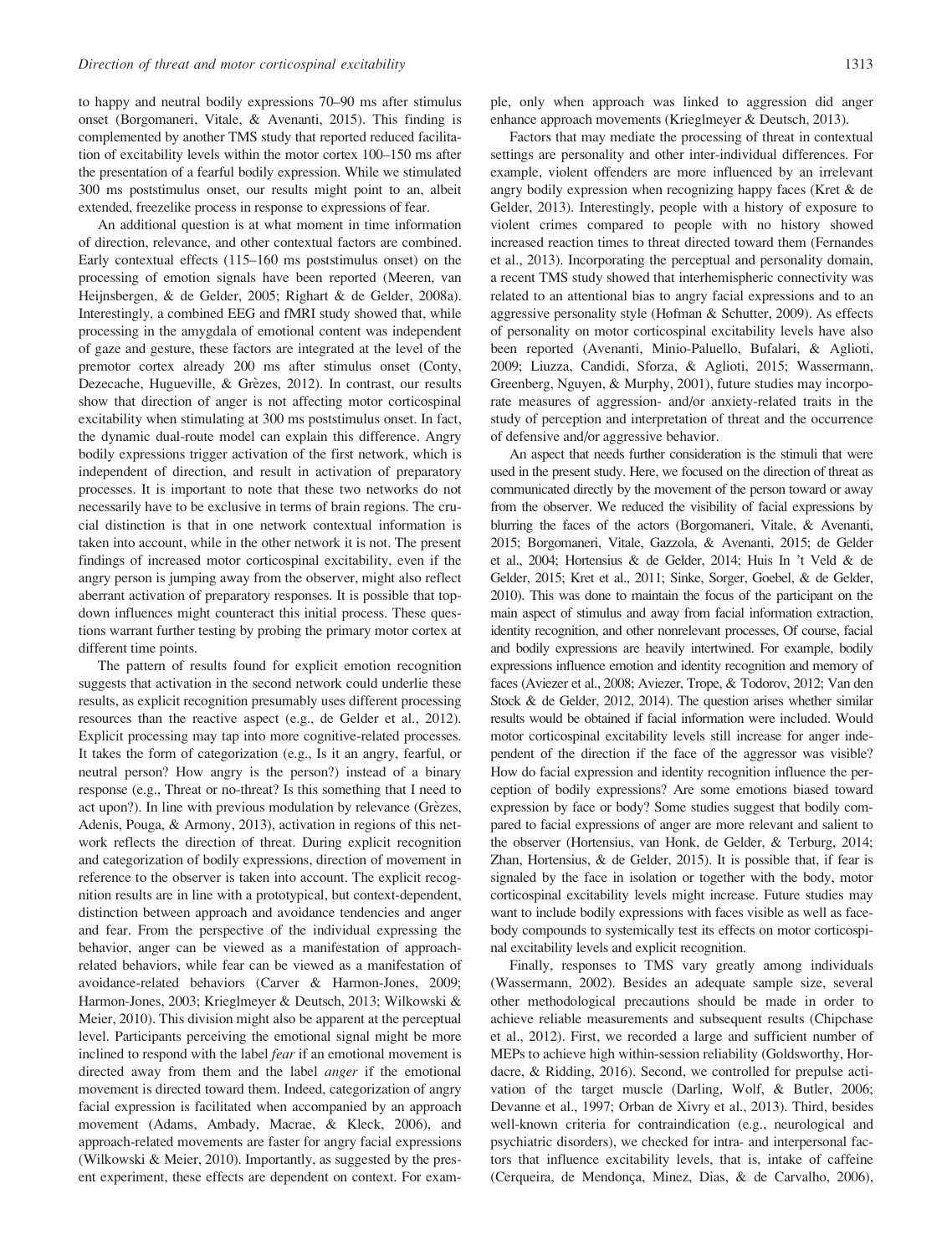alcohol (Conte et al., 2008) and other psychoactive substances (Paulus et al., 2008), hours of sleep (Huber et al., 2013), and physical activity (Cirillo, Lavender, Ridding, & Semmler, 2009). Participants were asked to refrain from alcohol and caffeine intake and excessive physical activity 24 h prior to the experiment. In our opinion, these methodological considerations, together with the current sample size, have provided reliable results.

In conclusion, the present study shows that the direction of threat influences motor corticospinal excitability and explicit recognition differently. Importantly, motor corticospinal excitability increased independent of direction of anger, while explicit recognition was directly related to the direction of the emotional signal. This suggests that, in the face of threat, a rapid mechanism is activated that is independent of explicit recognition.

### References

- Adams, R. B., Jr., Ambady, N., Macrae, C. N., & Kleck, R. E. (2006). Emotional expressions forecast approach-avoidance behavior. Motivation and Emotion, 30(2), 177–186. doi: [10.1007/s11031-006-](info:doi/10.1007/s11031-006-9020-2) [9020-2](info:doi/10.1007/s11031-006-9020-2)
- Adams, R. B., Jr., & Kleck, R. E. (2003). Perceived gaze direction and the processing of facial displays of emotion. Psychological Science, 14(6), 644–647. doi: [10.1046/j.0956-7976.2003.psci\\_1479.x](info:doi/10.1046/j.0956-7976.2003.psci_1479.x)
- Adams, R. B., Jr., & Kleck, R. E. (2005). Effects of direct and averted gaze on the perception of facially communicated emotion. Emotion, 5(1), 3– 11. doi: [10.1037/1528-3542.5.1.3](info:doi/10.1037/1528-3542.5.1.3)
- Ahs, F., Dunsmoor, J. E., Zielinski, D., & LaBar, K. S. (2015). Spatial proximity amplifies valence in emotional memory and defensive approach-avoidance. Neuropsychologia, 70, 476–485. doi: [10.1016/](info:doi/10.1016/j.neuropsychologia.2014.12.018) [j.neuropsychologia.2014.12.018](info:doi/10.1016/j.neuropsychologia.2014.12.018)
- Avenanti, A., Bueti, D., Galati, G., & Aglioti, S. M. (2005). Transcranial magnetic stimulation highlights the sensorimotor side of empathy for pain. Nature Neuroscience, 8(7), 955–960. doi: [10.1038/nn1481](info:doi/10.1038/nn1481)
- Avenanti, A., Minio-Paluello, I., Bufalari, I., & Aglioti, S. M. (2006). Stimulus-driven modulation of motor-evoked potentials during observation of others' pain. NeuroImage, 32(1), 316–324. doi: [10.1016/](info:doi/10.1016/j.neuroimage.2006.03.010) [j.neuroimage.2006.03.010](info:doi/10.1016/j.neuroimage.2006.03.010)
- Avenanti, A., Minio-Paluello, I., Bufalari, I., & Aglioti, S. M. (2009). The pain of a model in the personality of an onlooker: Influence of statereactivity and personality traits on embodied empathy for pain. Neuro-Image, 44(1), 275–283. doi: [10.1016/j.neuroimage.2008.08.001](info:doi/10.1016/j.neuroimage.2008.08.001)
- Avenanti, A., Minio-Paluello, I., Sforza, A., & Aglioti, S. M. (2009). Freezing or escaping? Opposite modulations of empathic reactivity to the pain of others. Cortex, 45(9), 1072–1077. doi: [10.1016/j.cortex.](info:doi/10.1016/j.cortex.2008.10.004) [2008.10.004](info:doi/10.1016/j.cortex.2008.10.004)
- Avendaño, C., Price, J. L., & Amaral, D. G. (1983). Evidence for an amygdaloid projection to premotor cortex but not to motor cortex in the monkey. Brain Research, 264(1), 111–117. doi: [10.1016/0006-8993\(83\)](info:doi/10.1016/0006-8993(83)91126-5) [91126-5](info:doi/10.1016/0006-8993(83)91126-5)
- Aviezer, H., Hassin, R. R., Ryan, J., Grady, C., Susskind, J., Anderson, A., ... Bentin, B. (2008). Angry, disgusted, or afraid? Studies on the malleability of emotion perception. Psychological Science, 19(7), 724–732. doi: [10.1111/j.1467-9280.2008.02148.x](info:doi/10.1111/j.1467-9280.2008.02148.x)
- Aviezer, H., Trope, Y., & Todorov, A. (2012). Body cues, not facial expressions, discriminate between intense positive and negative emotions. Science, 338(6111), 1225–1229. doi: [10.1126/science.1224313](info:doi/10.1126/science.1224313)
- Baumgartner, T., Willi, M., & Jäncke, L. (2007). Modulation of corticospinal activity by strong emotions evoked by pictures and classical music: A transcranial magnetic stimulation study. NeuroReport, 18(3), 261– 265. doi: [10.1097/WNR.0b013e328012272e](info:doi/10.1097/WNR.0b013e328012272e)
- Blanchard, R. J., & Blanchard, D. C. (1989). Attack and defense in rodents as ethoexperimental models for the study of emotion [Supplement]. Progress in Neuro-Psychopharmacology & Biological Psychiatry, 13, S3–S14. doi: [10.1016/0278-5846\(89\)90105-X](info:doi/10.1016/0278-5846(89)90105-X)
- Borgomaneri, S., Gazzola, V., & Avenanti, A. (2012). Motor mapping of implied actions during perception of emotional body language. Brain Stimulation, 5(2), 70–76. doi: [10.1016/j.brs.2012.03.011](info:doi/10.1016/j.brs.2012.03.011)
- Borgomaneri, S., Gazzola, V., & Avenanti, A. (2014). Temporal dynamics of motor cortex excitability during perception of natural emotional scenes. Social Cognitive and Affective Neuroscience, 9(10), 1451-1457. doi: [10.1093/scan/nst139](info:doi/10.1093/scan/nst139)
- Borgomaneri, S., Gazzola, V., & Avenanti, A. (2015). Transcranial magnetic stimulation reveals two functionally distinct stages of motor cortex involvement during perception of emotional body language. Brain Structure and Function, 220(5), 2765–2681. doi: [10.1007/s00429-014-](info:doi/10.1007/s00429-014-0825-6) [0825-6](info:doi/10.1007/s00429-014-0825-6)
- Borgomaneri, S., Vitale, F., & Avenanti, A. (2015). Early changes in corticospinal excitability when seeing fearful body expressions. Scientific Reports, 5, 14122. doi: [10.1038/srep14122](info:doi/10.1038/srep14122)
- Borgomaneri, S., Vitale, F., Gazzola, V., & Avenanti, A. (2015). Seeing fearful body language rapidly freezes the observer's motor cortex. Cortex, 65, 232–245. doi: [10.1016/j.cortex.2015.01.014](info:doi/10.1016/j.cortex.2015.01.014)
- Burle, B., Bonnet, M., Vidal, F., Possamaï, C.-A., & Hasbroucq, T. (2002). A transcranial magnetic stimulation study of information processing in the motor cortex: Relationship between the silent period and the reaction time delay. Psychophysiology, 39(2), 207–217. doi: [10.1017/](info:doi/10.1017/S0048577202010077) [S0048577202010077](info:doi/10.1017/S0048577202010077)
- Carver, C. S., & Harmon-Jones, E. (2009). Anger is an approach-related affect: Evidence and implications. Psychological Bulletin, 135(2), 183– 204. doi: [10.1037/a0013965](info:doi/10.1037/a0013965)
- Cerqueira, V., de Mendonça, A., Minez, A., Dias, A. R., & de Carvalho, M. (2006). Does caffeine modify corticomotor excitability? Clinical Neurophysiology, 36(4), 219–226. doi: [10.1016/j.neucli.2006.08.005](info:doi/10.1016/j.neucli.2006.08.005)
- Chipchase, L., Schabrun, S., Cohen, L., Hodges, P., Ridding, M., Rothwell, J., ... Ziemann, U. (2012). A checklist for assessing the methodological quality of studies using transcranial magnetic stimulation to study the motor system: An international consensus study. Clinical Neurophysiology: 123(9), 1698–1704. doi: [10.1016/j.clinph.2012.05.003](info:doi/10.1016/j.clinph.2012.05.003)
- Cirillo, J., Lavender, A. P., Ridding, M. C., & Semmler, J. G. (2009). Motor cortex plasticity induced by paired associative stimulation is enhanced in physically active individuals. Journal of Physiology, 587(Pt 24), 5831–5842. doi: [10.1113/jphysiol.2009.181834](info:doi/10.1113/jphysiol.2009.181834)
- Coelho, C. M., Lipp, O. V., Marinovic, W., Wallis, G., & Riek, S. (2010). Increased corticospinal excitability induced by unpleasant visual stimuli. Neuroscience Letters, 481(3), 135–138. doi: [10.1016/j.neulet.2010.03.027](info:doi/10.1016/j.neulet.2010.03.027)
- Conte, A., Attilia, M. L., Gilio, F., Iacovelli, E., Frasca, V., Bettolo, C. M., ... Inghilleri, M. (2008). Acute and chronic effects of ethanol on cortical excitability. Clinical Neurophysiology, 119(3), 667–674. doi: [10.1016/j.clinph.2007.10.021](info:doi/10.1016/j.clinph.2007.10.021)
- Conty, L., Dezecache, G., Hugueville, L., & Grèzes, J. (2012). Early binding of gaze, gesture, and emotion: Neural time course and correlates. Journal of Neuroscience, 32(13), 4531–4539. doi: [10.1523/JNEURO-](info:doi/10.1523/JNEUROSCI.5636-11.2012)[SCI.5636-11.2012](info:doi/10.1523/JNEUROSCI.5636-11.2012)
- Coombes, S. A., Tandonnet, C., Fujiyama, H., Janelle, C. M., Cauraugh, J. H., & Summers, J. J. (2009). Emotion and motor preparation: A transcranial magnetic stimulation study of corticospinal motor tract excitability. Cognitive, Affective, & Behavioral Neuroscience, 9(4), 380– 388. doi: [10.3758/CABN.9.4.380](info:doi/10.3758/CABN.9.4.380)
- Darling, W. G., Wolf, S. L., & Butler, A. J. (2006). Variability of motor potentials evoked by transcranial magnetic stimulation depends on muscle activation. Experimental Brain Research, 174(2), 376–385. doi: [10.1007/s00221-006-0468-9](info:doi/10.1007/s00221-006-0468-9)
- Darwin, C. (1872/2009). The expression of emotions in man and animals. London, UK: Penguin Books Ltd.
- de Gelder, B. (2009). Why bodies? Twelve reasons for including bodily expressions in affective neuroscience. Philosophical Transactions of the Royal Society of London. Series B, Biological Sciences, 364(1535), 3475–3484. doi: [10.1098/rstb.2009.0190](info:doi/10.1098/rstb.2009.0190)
- de Gelder, B., Hortensius, R., & Tamietto, M. (2012). Attention and awareness each influence amygdala activity for dynamic bodily expressions—A short review. Frontiers in Integrative Neuroscience, 6, 54. doi: [10.3389/fnint.2012.00054](info:doi/10.3389/fnint.2012.00054)
- de Gelder, B., Snyder, J., Greve, D., Gerard, G., & Hadjikhani, N. (2004). Fear fosters flight: A mechanism for fear contagion when perceiving emotion expressed by a whole body. Proceedings of the National Academy of Sciences of the USA, 101(47), 16701–16706. doi: [10.1073/](info:doi/10.1073/pnas.0407042101) [pnas.0407042101](info:doi/10.1073/pnas.0407042101)
- Devanne, H., Lavoie, B. A., & Capaday, C. (1997). Input-output properties and gain changes in the human corticospinal pathway. Experimental Brain Research, 114(2), 329–338. doi: [10.1007/PL00005641](info:doi/10.1007/PL00005641)
- Dill, K. E., Anderson, C. A., Anderson, K. B., & Deuser, W. E. (1997). Effects of aggressive personality on social expectations and social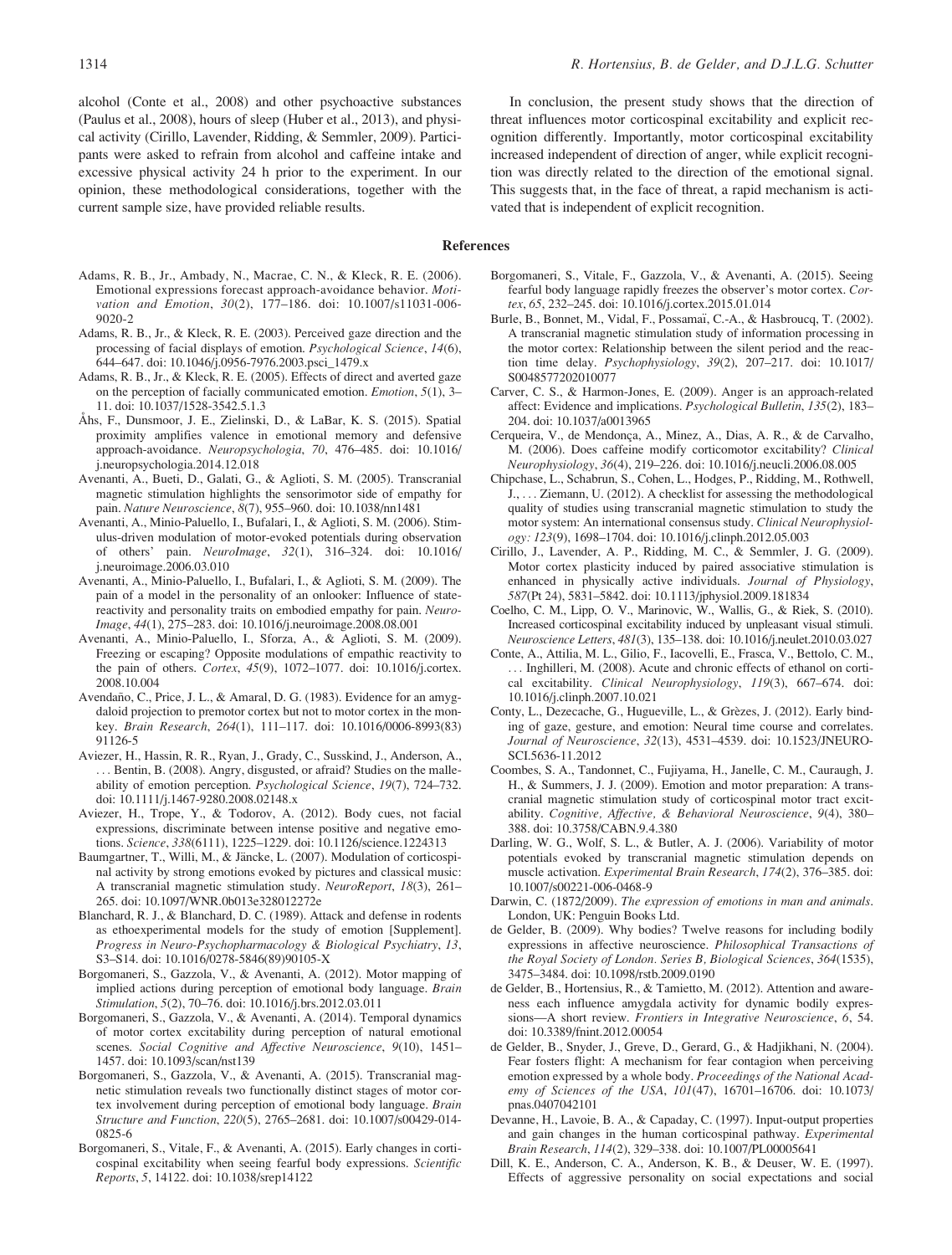perceptions. Journal of Research in Personality, 31(2), 272–292. doi: [10.1006/jrpe.1997.2183](info:doi/10.1006/jrpe.1997.2183)

- Dimberg, U., & Thunberg, M. (1998). Rapid facial reactions to emotional facial expressions. Scandinavian Journal of Psychology, 39(1), 39–45. doi: [10.1111/1467-9450.00054](info:doi/10.1111/1467-9450.00054)
- Enticott, P. G., Harrison, B. A., Arnold, S. L., Nibaldi, K., Segrave, R. A., Fitzgibbon, B. M., .... Fitzgerald, P. (2012). Emotional valence modulates putative mirror neuron activity. Neuroscience Letters, 508(1), 56– 59. doi: [10.1016/j.neulet.2011.12.018](info:doi/10.1016/j.neulet.2011.12.018)
- Fadiga, L., Fogassi, L., Pavesi, G., & Rizzolatti, G. (1995). Motor facilitation during action observation: A magnetic stimulation study. Journal of Neurophysiology, 73(6), 2608–2611.
- Fernandes, O., Portugal, L. C. L., Alves, R. C. S., Campagnoli, R. R., Mocaiber, I., David, I. P. A., ... Pereira, M. G. (2013). How you perceive threat determines your behavior. Frontiers in Human Neuroscience, 7, 632. doi: [10.3389/fnhum.2013.00632](info:doi/10.3389/fnhum.2013.00632)
- Frijda, N. H. (1986). The emotions. Cambridge, UK: Cambridge University Press.
- Frijda, N. H. (2010). Impulsive action and motivation. Biological Psychology, 84(3), 570–579. doi: [10.1016/j.biopsycho.2010.01.005](info:doi/10.1016/j.biopsycho.2010.01.005)
- Giovannelli, F., Banfi, C., Borgheresi, A., Fiori, E., Innocenti, I., Rossi, S., ... Cincotta, M. (2013). The effect of music on corticospinal excitability is related to the perceived emotion: A transcranial magnetic stimulation study. Cortex, 49(3), 702–710. doi: [10.1016/j.cortex.2012.01.013](info:doi/10.1016/j.cortex.2012.01.013)
- Goldsworthy, M. R., Hordacre, B., & Ridding, M. C. (2016). Minimum number of trials required for within- and between-session reliability of TMS measures of corticospinal excitability. Neuroscience, 320, 205– 209. doi: [10.1016/j.neuroscience.2016.02.012](info:doi/10.1016/j.neuroscience.2016.02.012)
- Graham, F. K., & Clifton, R. K. (1966). Heart-rate change as a component of the orienting response. Psychological Bulletin, 65(5), 305–320. doi: [10.1037/h0023258](info:doi/10.1037/h0023258)
- Grèzes, J., Adenis, M.-S., Pouga, L., & Armony, J. L. (2013). Self-relevance modulates brain responses to angry body expressions. Cortex, 49(8), 2210–2220. doi: [10.1016/j.cortex.2012.08.025](info:doi/10.1016/j.cortex.2012.08.025)
- Grèzes, J., Philip, L., Chadwick, M., Dezecache, G., Soussignan, R., & Conty, L. (2013). Self-relevance appraisal influences facial reactions to emotional body expressions. PLOS ONE, 8(2), e55885. doi: [10.1371/](info:doi/10.1371/journal.pone.0055885) [journal.pone.0055885](info:doi/10.1371/journal.pone.0055885)
- Grèzes, J., Pichon, S., & de Gelder, B. (2007). Perceiving fear in dynamic body expressions. NeuroImage, 35(2), 959–967. doi: [10.1016/](info:doi/10.1016/j.neuroimage.2006.11.030) [j.neuroimage.2006.11.030](info:doi/10.1016/j.neuroimage.2006.11.030)
- Grèzes, J., Valabrègue, R., Gholipour, B., & Chevallier, C. (2014). A direct amygdala-motor pathway for emotional displays to influence action: A diffusion tensor imaging study. Human Brain Mapping, 35(12), 5974– 5983. doi: [10.1002/hbm.22598](info:doi/10.1002/hbm.22598)
- Grosbras, M.-H., & Paus, T. (2006). Brain networks involved in viewing angry hands or faces. Cerebral Cortex, 16(8), 1087–1096. doi: [10.1093/](info:doi/10.1093/cercor/bhj050) [cercor/bhj050](info:doi/10.1093/cercor/bhj050)
- Hadjikhani, N., Hoge, R., Snyder, J., & de Gelder, B. (2008). Pointing with the eyes: The role of gaze in communicating danger. Brain and Cognition, 68(1), 1–8. doi: [10.1016/j.bandc.2008.01.008](info:doi/10.1016/j.bandc.2008.01.008)
- Hajcak, G., Molnar, C., George, M. S., Bolger, K., Koola, J., & Nahas, Z. (2007). Emotion facilitates action: A transcranial magnetic stimulation study of motor cortex excitability during picture viewing. Psychophysiology, 44(1), 91–97. doi: [10.1111/j.1469-8986.2006.00487.x](info:doi/10.1111/j.1469-8986.2006.00487.x)
- Hall, P., & Davidson, K. (1996). The misperception of aggression in behaviorally hostile men. Cognitive Therapy and Research, 20(4), 377– 389. doi: [10.1007/BF02228040](info:doi/10.1007/BF02228040)
- Hallett, M. (2000). Transcranial magnetic stimulation and the human brain. Nature, 406(6792), 147–150. doi: [10.1038/35018000](info:doi/10.1038/35018000)
- Harmon-Jones, E. (2003). Clarifying the emotive functions of asymmetrical frontal cortical activity. Psychophysiology, 40(6), 838–848. doi: [10.1111/1469-8986.00121](info:doi/10.1111/1469-8986.00121)
- Hess, U., Adams, R. B., Jr., & Kleck, R. E. (2007). Looking at you or looking elsewhere: The influence of head orientation on the signal value of emotional facial expressions. Motivation and Emotion, 31(2), 137–144. doi: [10.1007/s11031-007-9057-x](info:doi/10.1007/s11031-007-9057-x)
- Hofman, D., & Schutter, D. J. L. G. (2009). Inside the wire: Aggression and functional interhemispheric connectivity in the human brain. Psychophysiology, 46(5), 1054–1058. doi: [10.1111/j.1469-8986.2009.](info:doi/10.1111/j.1469-8986.2009.00849.x) [00849.x](info:doi/10.1111/j.1469-8986.2009.00849.x)
- Hortensius, R., & de Gelder, B. (2014). The neural basis of the bystander effect—The influence of group size on neural activity when witnessing

an emergency. NeuroImage, 93(Pt 1), 53–58. doi: [10.1016/j.neuro](info:doi/10.1016/j.neuroimage.2014.02.025)[image.2014.02.025](info:doi/10.1016/j.neuroimage.2014.02.025)

- Hortensius, R., van Honk, J., de Gelder, B., & Terburg, D. (2014). Trait dominance promotes reflexive staring at masked angry body postures. PLOS ONE, 9(12), e116232. doi: [10.1371/journal.pone.0116232](info:doi/10.1371/journal.pone.0116232)
- Huber, R., Mäki, H., Rosanova, M., Casarotto, S., Canali, P., Casali, A. G., ... Massimini, M. (2013). Human cortical excitability increases with time awake. Cerebral Cortex, 23(2), 332–338. doi: [10.1093/cercor/bhs014](info:doi/10.1093/cercor/bhs014)
- Huis In 't Veld, E. M. J., & de Gelder, B. (2015). From personal fear to mass panic: The neurological basis of crowd perception. Human Brain Mapping, 36(6), 2338–2351. doi: [10.1002/hbm.22774](info:doi/10.1002/hbm.22774)
- Keel, J. C., Smith, M. J., & Wassermann, E. M. (2001). A safety screening questionnaire for transcranial magnetic stimulation. Clinical Neurophysiology, 112(4), 720. doi: [10.1016/S1388-2457\(00\)00518-6](info:doi/10.1016/S1388-2457(00)00518-6)
- Kret, M. E., & de Gelder, B. (2010). Social context influences recognition of bodily expressions. Experimental Brain Research, 203(1), 169–180. doi: [10.1007/s00221-010-2220-8](info:doi/10.1007/s00221-010-2220-8)
- Kret, M. E., & de Gelder, B. (2013). When a smile becomes a fist: The perception of facial and bodily expressions of emotion in violent offenders. Experimental Brain Research, 228(4), 399–410. doi: [10.1007/s00221-](info:doi/10.1007/s00221-013-3557-6) [013-3557-6](info:doi/10.1007/s00221-013-3557-6)
- Kret, M. E., Pichon, S., Grèzes, J., & de Gelder, B. (2011). Similarities and differences in perceiving threat from dynamic faces and bodies. An fMRI study. NeuroImage, 54(2), 1755–1762. doi: [10.1016/j.neuro](info:doi/10.1016/j.neuroimage.2010.08.012)[image.2010.08.012](info:doi/10.1016/j.neuroimage.2010.08.012)
- Krieglmeyer, R., & Deutsch, R. (2013). Approach does not equal approach: Angry facial expressions evoke approach only when it serves aggression. Social Psychological and Personality Science, 4(5), 607–614. doi: [10.1177/1948550612471060](info:doi/10.1177/1948550612471060)
- Lang, P. J., Bradley, M. M., & Cuthbert, B. N. (1990). Emotion, attention, and the startle reflex. Psychological Review, 97(3), 377–395. doi: [10.1037/0033-295X.97.3.377](info:doi/10.1037/0033-295X.97.3.377)
- Langton, S. R., Watt, R., & Bruce, I. (2000). Do the eyes have it? Cues to the direction of social attention. Trends in Cognitive Sciences, 4(2), 50– 59. doi: [10.1016/S1364-6613\(99\)01436-9](info:doi/10.1016/S1364-6613(99)01436-9)
- Liuzza, M. T., Candidi, M., Sforza, A. L., & Aglioti, S. M. (2015). Harm avoiders suppress motor resonance to observed immoral actions. Social Cognitive and Affective Neuroscience, 10(1), 72–77. doi: [10.1093/scan/](info:doi/10.1093/scan/nsu025) [nsu025](info:doi/10.1093/scan/nsu025)
- Meeren, H. K. M., van Heijnsbergen, C. C. R. J., & de Gelder, B. (2005). Rapid perceptual integration of facial expression and emotional body language. Proceedings of the National Academy of Sciences of the United States of America, 102(45), 16518–16523. doi: [10.1073/pnas.](info:doi/10.1073/pnas.0507650102) [0507650102](info:doi/10.1073/pnas.0507650102)
- Mobbs, D., Petrovic, P., Marchant, J. L., Hassabis, D., Weiskopf, N., Seymour, B., ... Frith, C. (2007). When fear is near: Threat imminence elicits prefrontal-periaqueductal gray shifts in humans. Science, 317(5841), 1079–1083. doi: [10.1126/science.1144298](info:doi/10.1126/science.1144298)
- Mobbs, D., Yu, R., Rowe, J. B., Eich, H., FeldmanHall, O., & Dalgleish, T. (2010). Neural activity associated with monitoring the oscillating threat value of a tarantula. Proceedings of the National Academy of Sciences of the USA, 107(47), 20582–20586. doi: [10.1073/pnas.1009076107](info:doi/10.1073/pnas.1009076107)
- N'Diaye, K., Sander, D., & Vuilleumier, P. (2009). Self-relevance processing in the human amygdala: Gaze direction, facial expression, and emotion intensity. Emotion, 9(6), 798–806. doi: [10.1037/a0017845](info:doi/10.1037/a0017845)
- Oliveri, M., Babiloni, C., Filippi, M. M., Caltagirone, C., Babiloni, F., Cicinelli, P., ... Rossini, P. M. (2003). Influence of the supplementary motor area on primary motor cortex excitability during movements triggered by neutral or emotionally unpleasant visual cues. Experimental Brain Research, 149(2), 214–221. doi: [10.1007/s00221-002-1346-8](info:doi/10.1007/s00221-002-1346-8)
- Orban de Xivry, J.-J., Ahmadi-Pajouh, M. A., Harran, M. D., Salimpour, Y., & Shadmehr, R. (2013). Changes in corticospinal excitability during reach adaptation in force fields. Journal of Neurophysiology, 109(1), 124–136. doi: [10.1152/jn.00785.2012](info:doi/10.1152/jn.00785.2012)
- Overeem, S., Reijntjes, R., Huyser, W., Lammers, G. J., & van Dijk, J. G. (2004). Corticospinal excitability during laughter: Implications for cataplexy and the comparison with REM sleep atonia. Journal of Sleep Research, 13(3), 257–264. doi: [10.1111/j.1365-2869.2004.00411.x](info:doi/10.1111/j.1365-2869.2004.00411.x)
- Panksepp, J. (1998). Affective neuroscience: The foundations of human and animal emotions. Oxford, UK: Oxford University Press.
- Paulus, W., Classen, J., Cohen, L. G., Large, C. H., Di Lazzaro, V., Nitsche, M., ... Ziemann, U. (2008). State of the art: Pharmacologic effects on cortical excitability measures tested by transcranial magnetic stimulation. Brain Stimulation, 1(3), 151–163. doi: [10.1016/j.brs.](info:doi/10.1016/j.brs.2008.06.002) [2008.06.002](info:doi/10.1016/j.brs.2008.06.002)